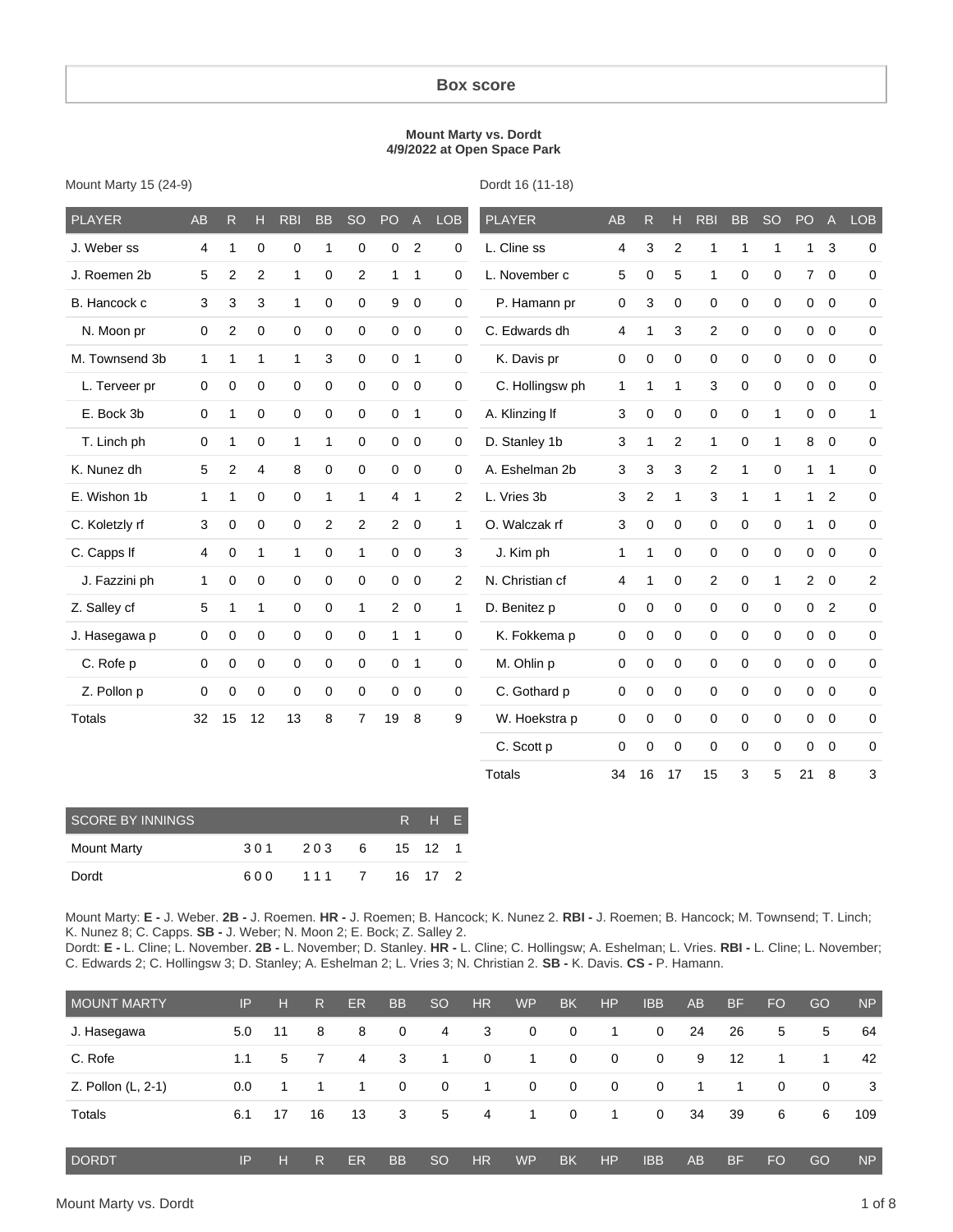| D. Benitez        | 3.2 | 5              | 6        | 6  | 3              | $\mathbf{1}$   | 3           | $\overline{0}$ | $\mathbf 0$    | 2              | 0           | 15             | 21 | $\overline{4}$ | 6            | 80  |
|-------------------|-----|----------------|----------|----|----------------|----------------|-------------|----------------|----------------|----------------|-------------|----------------|----|----------------|--------------|-----|
| K. Fokkema        | 1.2 | 1.             | 0        | 0  |                | 4              | $\mathbf 0$ | 0              | 0              | $\mathbf 0$    | 0           | 6              |    | $\Omega$       | -1           | 35  |
| M. Ohlin          | 0.0 | 3              | 3        | 1  | $\mathbf{0}$   | $\mathbf 0$    | $\mathbf 0$ | 1              | $\mathbf 0$    | $\mathbf 0$    | 0           | 3              | 3  | $\mathbf 0$    | 0            | 8   |
| C. Gothard        | 0.1 | 0              | $\Omega$ | 0  | 2              | $\mathbf 0$    | $\mathbf 0$ | 1              | $\mathbf 0$    | $\mathbf 0$    | 0           | 1              | 3  | 0              | 1            | 13  |
| W. Hoekstra       | 0.2 | 1.             | 4        | 4  | 2              | $\overline{1}$ | $\mathbf 0$ | $\mathbf 0$    | $\mathbf 0$    | 1              | $\mathbf 0$ | 3              | 6  | 1              | $\mathbf{0}$ | 25  |
| C. Scott (W, 1-0) | 0.2 | $\overline{2}$ | 2        | 2  | $\overline{0}$ | 1              | 1           | $\mathbf 0$    | $\mathbf 0$    | 1              | $\mathbf 0$ | $\overline{4}$ | 5  | 1              | 0            | 13  |
| Totals            | 7.0 | 12             | 15       | 13 | 8              | 7              | 4           | 2              | $\overline{0}$ | $\overline{4}$ | $\mathbf 0$ | 32             | 45 | 6              | 8            | 174 |

Mount Marty: **Batters Faced -** J. Hasegawa 26; C. Rofe 12; Z. Pollon. **HBP -** J. Hasegawa.

Dordt: **Batters Faced -** D. Benitez 21; K. Fokkema 7; M. Ohlin 3; C. Gothard 3; W. Hoekstra 6; C. Scott 5. **HBP -** D. Benitez 2; W. Hoekstra; C. Scott.

**Start:** 1:00 PM **Duration:** 2:50 **Attendance:** 0

Weather: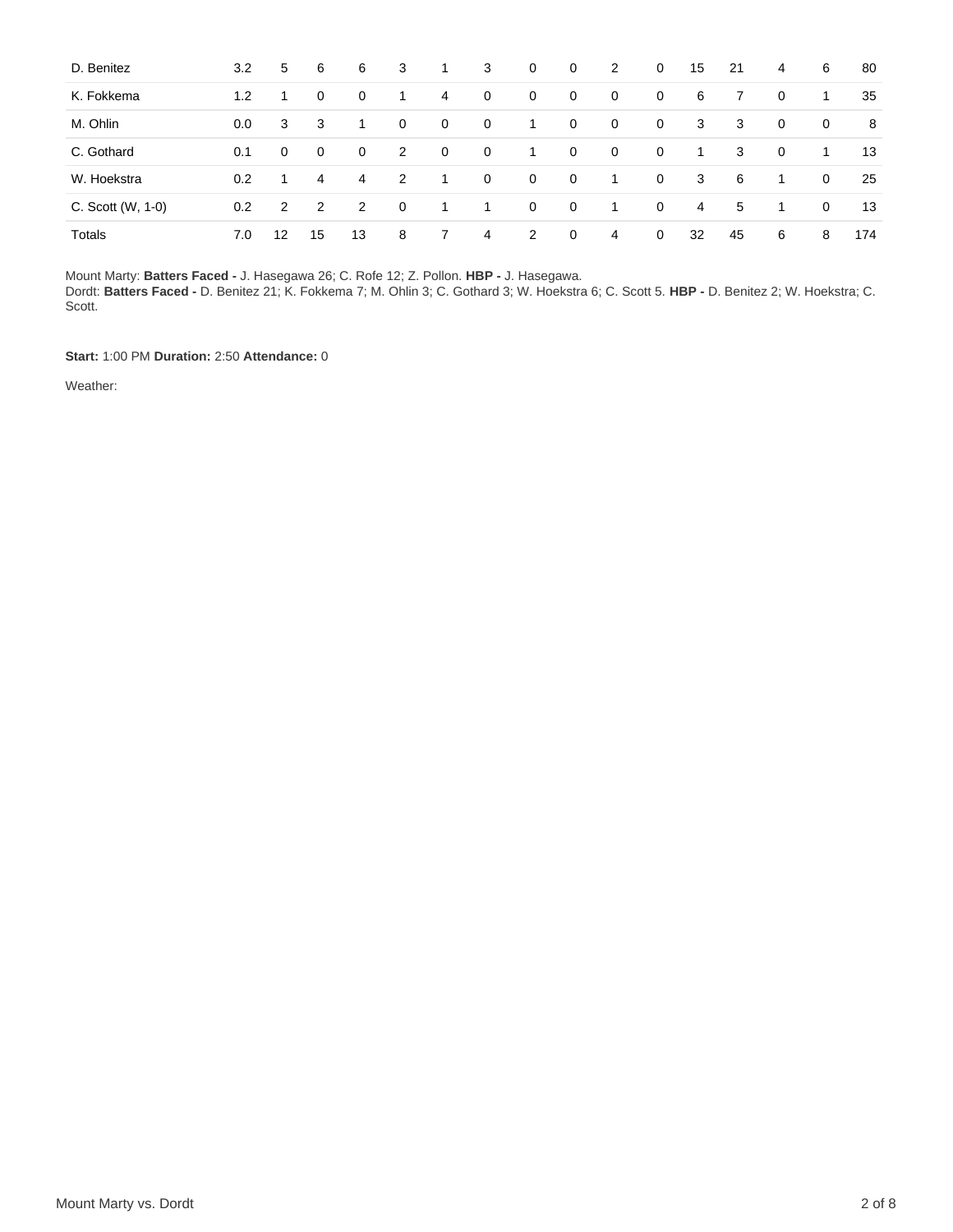# **Scoring Summary**

| <b>INNINGS</b>            | <b>PLAY</b>                                                                                                                                | $V - H$   |
|---------------------------|--------------------------------------------------------------------------------------------------------------------------------------------|-----------|
| <b>Mount Marty</b><br>1st | K. Nunez homered, 3 RBI; M. Townsend scored; N. Moon scored.                                                                               | $3 - 0$   |
| Dordt<br>1st              | L. Cline homered, RBI.                                                                                                                     | $3 - 1$   |
| Dordt<br>1st              | D. Stanley singled up the middle, RBI; C. Edwards advanced to third; P. Hamann scored.                                                     | $3 - 2$   |
| Dordt<br>1st              | A. Eshelman singled through the right side, RBI; D. Stanley advanced to second; C. Edwards scored.                                         | $3 - 3$   |
| Dordt<br>1st              | L. Vries homered, 3 RBI; A. Eshelman scored; D. Stanley scored.                                                                            | $3 - 6$   |
| <b>Mount Marty</b><br>3rd | B. Hancock homered, RBI.                                                                                                                   | 4 - 6     |
| <b>Mount Marty</b><br>4th | J. Roemen homered, RBI.                                                                                                                    | $5 - 6$   |
| <b>Mount Marty</b><br>4th | K. Nunez singled to left field, RBI; M. Townsend advanced to second; N. Moon scored.                                                       | $6 - 6$   |
| Dordt<br>4th              | C. Edwards singled to center field, RBI; P. Hamann scored.                                                                                 | $6 - 7$   |
| Dordt<br>5th              | A. Eshelman homered, RBI.                                                                                                                  | $6 - 8$   |
| <b>Mount Marty</b><br>6th | B. Hancock advanced to second on a wild pitch; J. Roemen scored on a wild pitch, unearned.                                                 | $7 - 8$   |
| Mount Marty<br>6th        | M. Townsend singled, RBI; B. Hancock scored.                                                                                               | $8 - 8$   |
| <b>Mount Marty</b><br>6th | E. Bock scored on a wild pitch, unearned.                                                                                                  | $9 - 8$   |
| Dordt<br>6th              | C. Edwards singled through the right side, RBI; P. Hamann advanced to third; L. Cline scored.                                              | $9 - 9$   |
| <b>Mount Marty</b><br>7th | T. Linch walked, RBI; B. Hancock advanced to second; J. Weber advanced to third; Z. Salley scored.                                         | $10 - 9$  |
| <b>Mount Marty</b><br>7th | K. Nunez homered, 4 RBI; T. Linch scored; B. Hancock scored; J. Weber scored.                                                              | $14 - 9$  |
| <b>Mount Marty</b><br>/th | C. Capps singled through the left side, RBI; E. Wishon scored.                                                                             | $15 - 9$  |
| Dordt<br>7th              | N. Christian reached first on an error by ss, 2 RBI; J. Kim advanced to third; L. Vries scored, unearned; A. Eshelman scored,<br>unearned. | $15 - 11$ |
| Dordt<br>7th              | L. November singled, RBI; L. Cline advanced to second; N. Christian advanced to third; J. Kim scored.                                      | $15 - 12$ |
| Dordt<br>7th              | P. Hamann advanced to second on a wild pitch; L. Cline advanced to third; N. Christian scored, unearned.                                   | $15 - 13$ |
| Dordt<br>7th              | C. Hollingsw homered, 3 RBI; P. Hamann scored; L. Cline scored.                                                                            | $15 - 16$ |

# **All Plays**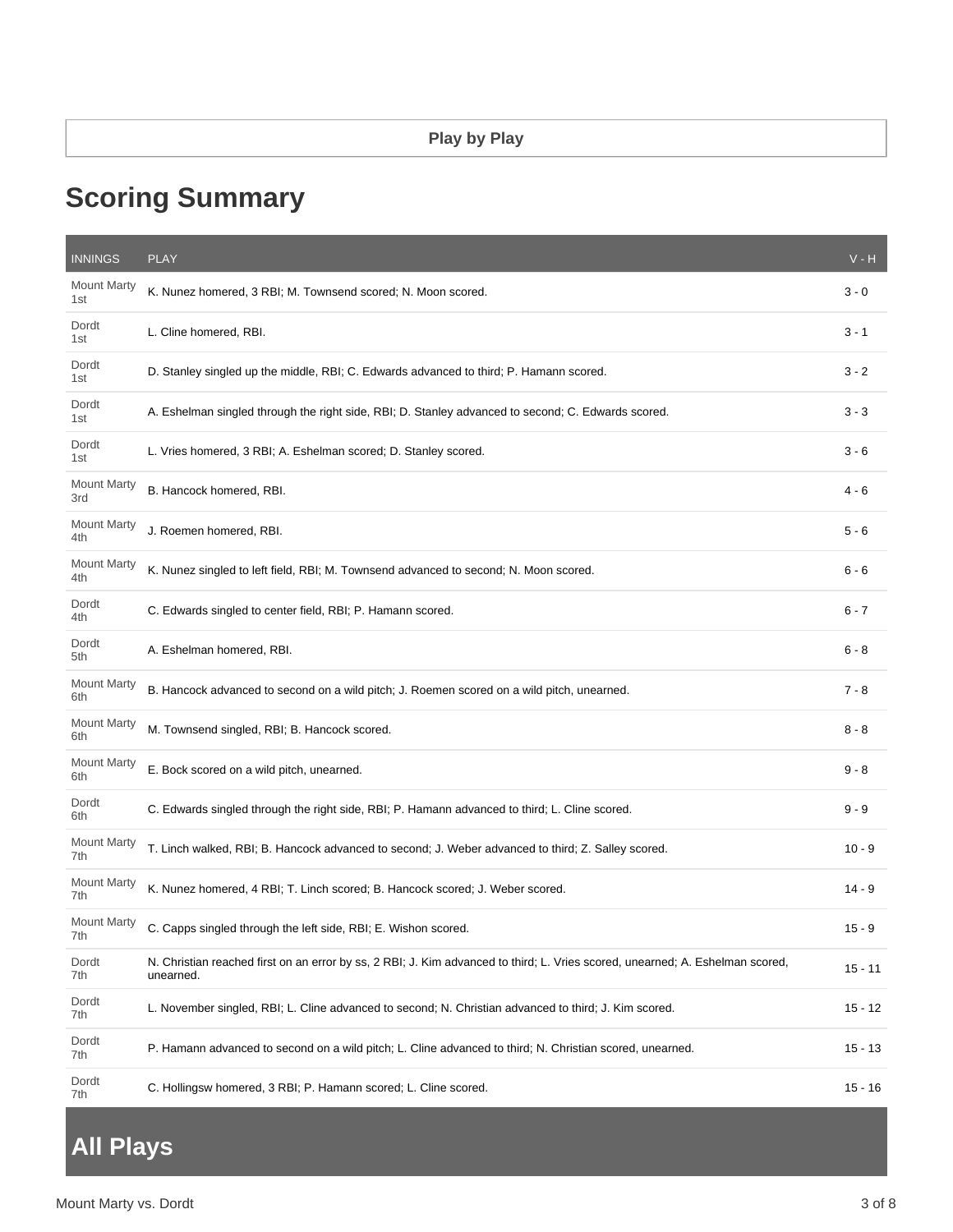## **Mount Marty Top of 1st Inning**

- J. Weber flied out to cf. (1 out)
- J. Roemen struck out looking. (2 out)
- B. Hancock singled.
- N. Moon pinch ran for B. Hancock.
- N. Moon Failed pickoff attempt.

N. Moon stole second, advanced to third on an error by c.

M. Townsend walked.

**K. Nunez homered, 3 RBI; M. Townsend scored; N. Moon scored.**

E. Wishon hit by pitch.

C. Koletzly lined out to ss. (3 out)

**Inning Summary: 3 Runs , 2 Hits , 0 Errors , 1 LOB**

# **Dordt Bottom of 1st Inning**

B. Hancock to c for N. Moon.

**L. Cline homered, RBI.**

L. November singled to right field.

P. Hamann pinch ran for L. November.

C. Edwards singled to left field; P. Hamann advanced to second.

A. Klinzing grounded out to 3b, SAC; C. Edwards advanced to second; P. Hamann advanced to third. (1 out)

**D. Stanley singled up the middle, RBI; C. Edwards advanced to third; P. Hamann scored.**

**A. Eshelman singled through the right side, RBI; D. Stanley advanced to second; C. Edwards scored.**

**L. Vries homered, 3 RBI; A. Eshelman scored; D. Stanley scored.**

O. Walczak grounded out to p. (2 out)

N. Christian out at first 1b to p. (3 out)

**Inning Summary: 6 Runs , 6 Hits , 0 Errors , 0 LOB**

# **Mount Marty Top of 2nd Inning**

L. November to c for P. Hamann.

C. Capps grounded out to ss. (1 out)

Z. Salley grounded out to ss. (2 out)

J. Weber grounded out to ss. (3 out)

**Inning Summary: 0 Runs , 0 Hits , 0 Errors , 0 LOB**

## **Dordt Bottom of 2nd Inning**

L. Cline flied out to cf. (1 out)

L. November singled to center field.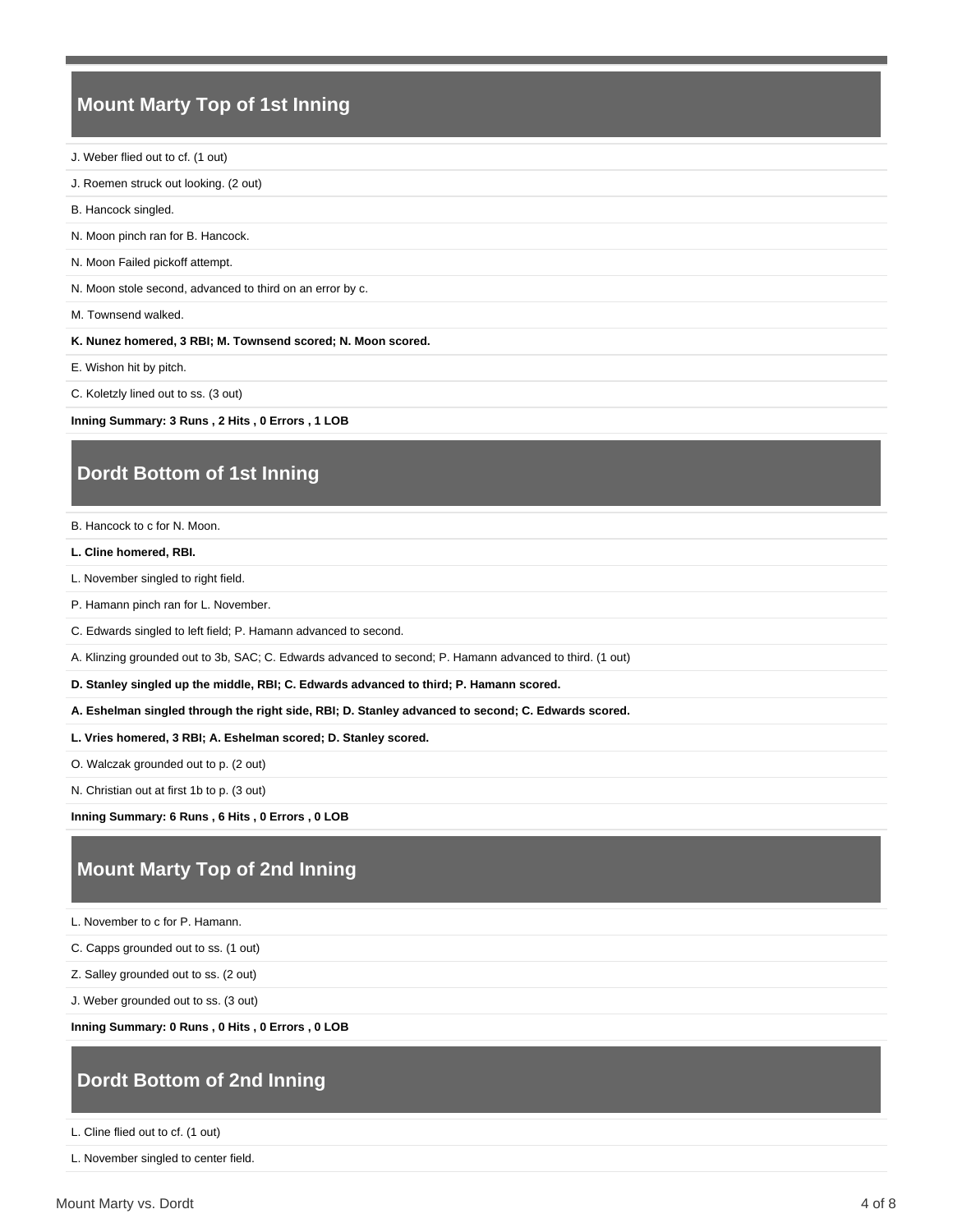#### P. Hamann pinch ran for L. November.

P. Hamann Failed pickoff attempt.

C. Edwards fouled out to c. (2 out)

A. Klinzing popped up to c. (3 out)

**Inning Summary: 0 Runs , 1 Hits , 0 Errors , 1 LOB**

## **Mount Marty Top of 3rd Inning**

L. November to c for P. Hamann.

J. Roemen grounded out to p. (1 out)

**B. Hancock homered, RBI.**

M. Townsend walked.

- K. Nunez singled to left field; M. Townsend advanced to second.
- E. Wishon grounded out to p, SAC. (2 out)
- C. Koletzly walked; K. Nunez advanced to second; M. Townsend advanced to third.
- C. Capps popped up to 2b. (3 out)

**Inning Summary: 1 Runs , 2 Hits , 0 Errors , 3 LOB**

### **Dordt Bottom of 3rd Inning**

- D. Stanley hit by pitch.
- D. Stanley Failed pickoff attempt.
- A. Eshelman singled through the left side; D. Stanley advanced to second.
- L. Vries struck out swinging. (1 out)
- O. Walczak flied out to rf. (2 out)

N. Christian struck out swinging. (3 out)

**Inning Summary: 0 Runs , 1 Hits , 0 Errors , 2 LOB**

# **Mount Marty Top of 4th Inning**

Z. Salley grounded out to 3b. (1 out)

J. Weber flied out to rf. (2 out)

**J. Roemen homered, RBI.**

B. Hancock hit by pitch.

N. Moon pinch ran for B. Hancock.

K. Fokkema to p for D. Benitez.

N. Moon stole second.

M. Townsend walked.

**K. Nunez singled to left field, RBI; M. Townsend advanced to second; N. Moon scored.**

L. Terveer pinch ran for M. Townsend.

E. Wishon struck out looking. (3 out)

**Inning Summary: 2 Runs , 2 Hits , 0 Errors , 2 LOB**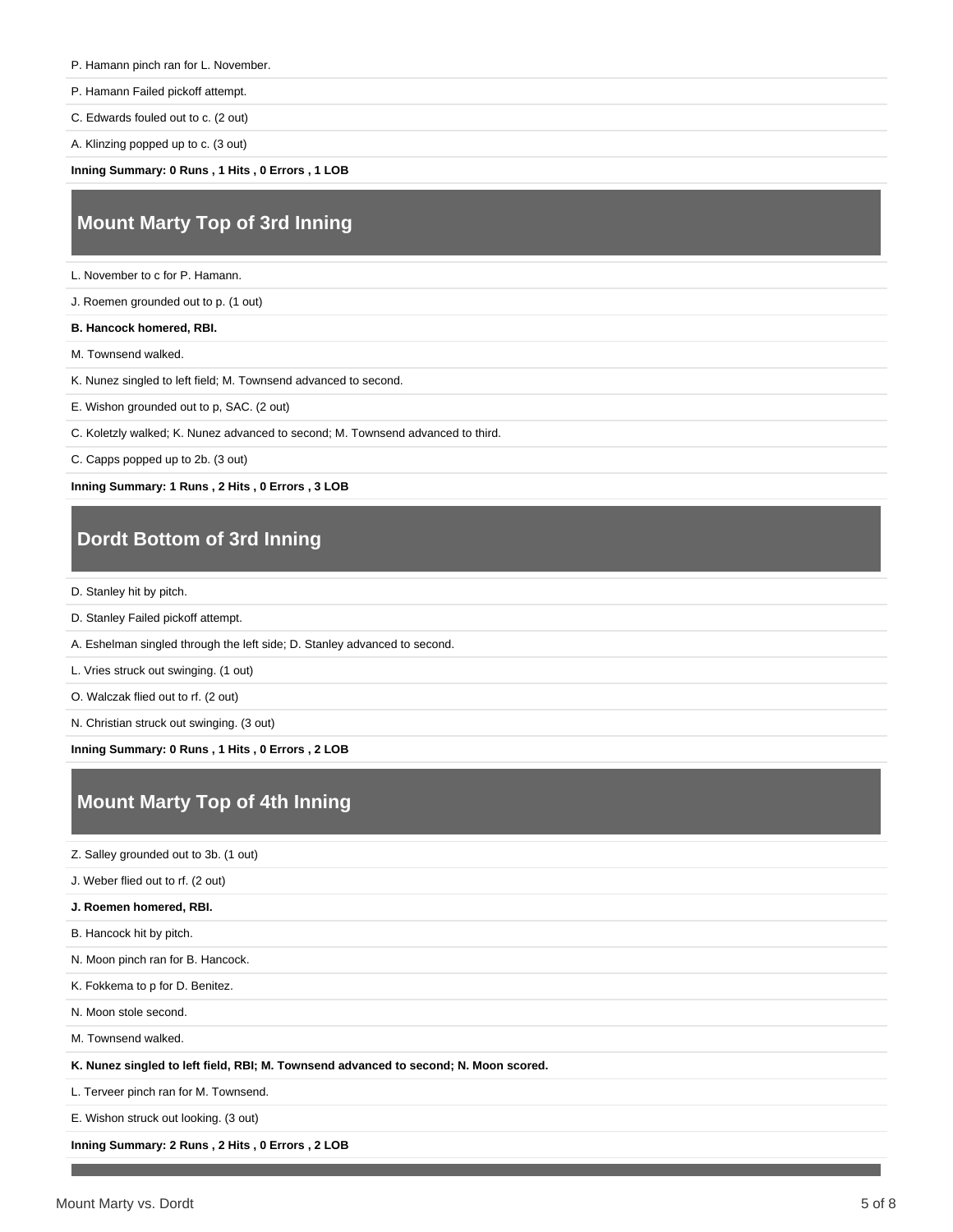#### **Dordt Bottom of 4th Inning**

- M. Townsend to 3b for N. Moon.
- B. Hancock to c for L. Terveer.
- L. Cline struck out looking. (1 out)
- L. November doubled down the lf line.
- P. Hamann pinch ran for L. November.

**C. Edwards singled to center field, RBI; P. Hamann scored.**

A. Klinzing grounded into double play ss to 2b to 1b; C. Edwards out on the play. (3 out)

**Inning Summary: 1 Runs , 2 Hits , 0 Errors , 0 LOB**

# **Mount Marty Top of 5th Inning**

L. November to c for P. Hamann.

C. Koletzly struck out swinging. (1 out)

C. Capps struck out swinging. (2 out)

Z. Salley struck out swinging. (3 out)

**Inning Summary: 0 Runs , 0 Hits , 0 Errors , 0 LOB**

# **Dordt Bottom of 5th Inning**

D. Stanley struck out looking. (1 out)

**A. Eshelman homered, RBI.**

L. Vries grounded out to ss. (2 out)

O. Walczak flied out to cf. (3 out)

**Inning Summary: 1 Runs , 1 Hits , 0 Errors , 0 LOB**

# **Mount Marty Top of 6th Inning**

J. Weber grounded out to 3b. (1 out)

M. Ohlin to p for K. Fokkema.

J. Roemen doubled to center field.

M. Townsend to 3b for B. Hancock.

B. Hancock to c for M. Townsend.

B. Hancock singled; J. Roemen advanced to third on an error by ss.

**B. Hancock advanced to second on a wild pitch; J. Roemen scored on a wild pitch, unearned.**

#### **M. Townsend singled, RBI; B. Hancock scored.**

E. Bock pinch ran for M. Townsend.

C. Gothard to p for M. Ohlin.

E. Bock stole second.

K. Nunez grounded out to 2b; E. Bock advanced to third. (2 out)

**E. Bock scored on a wild pitch, unearned.**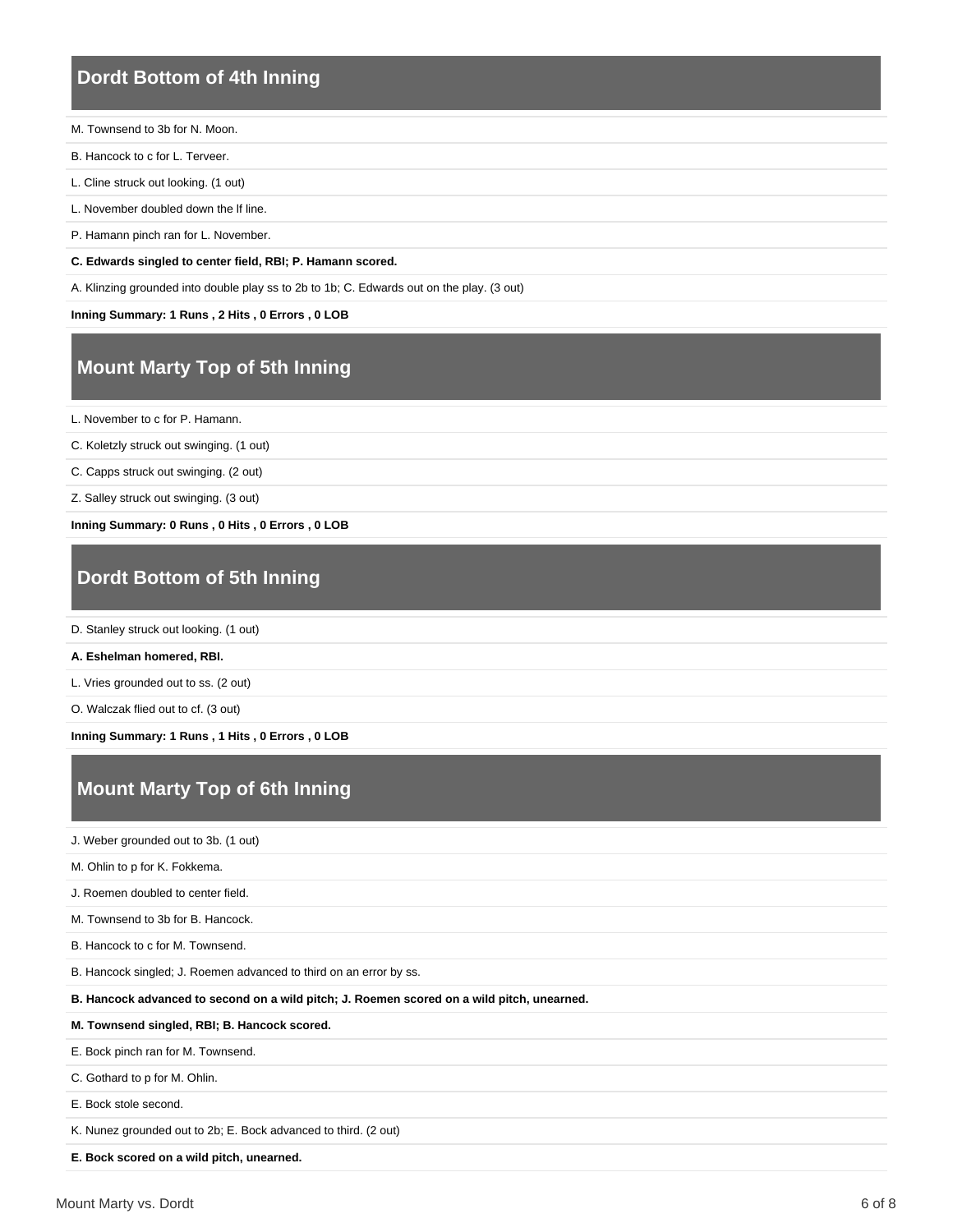E. Wishon walked.

C. Koletzly walked; E. Wishon advanced to second.

W. Hoekstra to p for C. Gothard.

J. Fazzini pinch hit for C. Capps.

J. Fazzini fouled out to 3b. (3 out)

**Inning Summary: 3 Runs , 3 Hits , 1 Errors , 2 LOB**

# **Dordt Bottom of 6th Inning**

E. Bock to 3b.

C. Capps to lf for J. Fazzini.

C. Rofe to p for J. Hasegawa.

N. Christian fouled out to rf. (1 out)

L. Cline singled through the left side.

L. November singled to right field; L. Cline advanced to second.

P. Hamann pinch ran for L. November.

**C. Edwards singled through the right side, RBI; P. Hamann advanced to third; L. Cline scored.**

K. Davis pinch ran for C. Edwards.

K. Davis stole second.

A. Klinzing struck out swinging. (2 out)

P. Hamann out at home p to c, caught stealing. (3 out)

**Inning Summary: 1 Runs , 3 Hits , 0 Errors , 2 LOB**

# **Mount Marty Top of 7th Inning**

| L. November pinch ran for P. Hamann.                                                               |
|----------------------------------------------------------------------------------------------------|
| L. November to c.                                                                                  |
| Z. Salley singled down the If line.                                                                |
| Z. Salley stole second.                                                                            |
| J. Weber walked.                                                                                   |
| J. Roemen struck out swinging. (1 out)                                                             |
| J. Weber stole second; Z. Salley stole third.                                                      |
| B. Hancock hit by pitch.                                                                           |
| T. Linch pinch hit for E. Bock.                                                                    |
| T. Linch walked, RBI; B. Hancock advanced to second; J. Weber advanced to third; Z. Salley scored. |
| C. Scott to p for W. Hoekstra.                                                                     |
| K. Nunez homered, 4 RBI; T. Linch scored; B. Hancock scored; J. Weber scored.                      |
| E. Wishon hit by pitch.                                                                            |
| E. Wishon advanced to second on a passed ball.                                                     |
| C. Koletzly struck out looking. (2 out)                                                            |
| C. Capps singled through the left side, RBI; E. Wishon scored.                                     |

Z. Salley flied out to cf. (3 out)